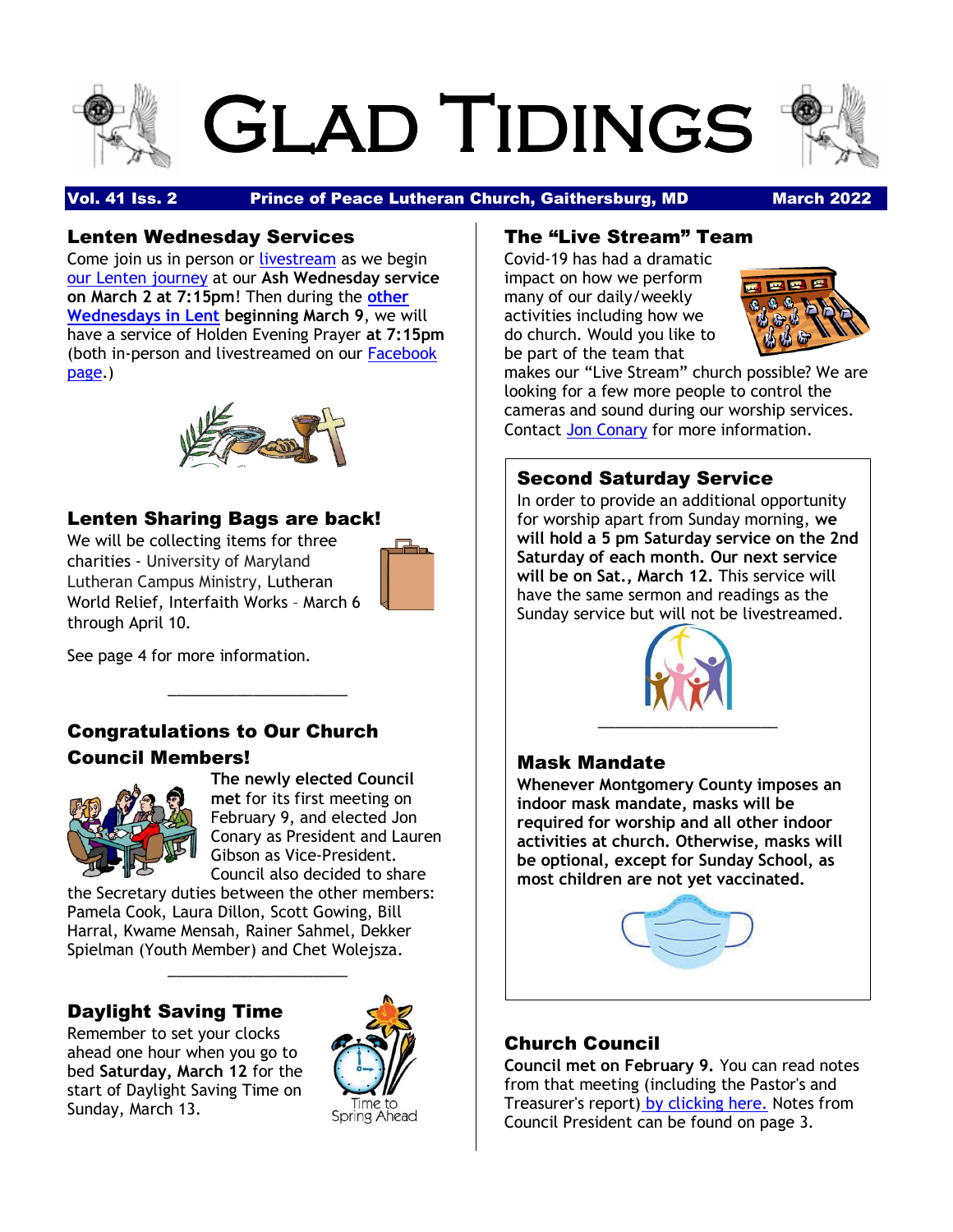

# From Pastor

Steve…

Pastor Steve Buechler (*[pastor@poplutheran.org](mailto:pastor@poplutheran.org); 301-869-3666)*

Lent is sometimes referred to as the "springtime" of the Church year. When Easter is early, however, it doesn't feel much like spring because Lent begins in early February! But this year, it really will feel like spring as Lent occurs in March and the first half of April. And just as we often do "spring cleaning" in our homes during spring, in Lent – with its focus on "repentance" – we often focus on the spring cleaning of "cleaning up our act"!

But often, we simply think of the "cleaning up" of Lent as some kind of spiritual washing from the "dirt" of "sin." But I think the "spring cleaning" of Lent is more like the spring cleaning of my house.

When I really decide to clean up things around my house (as I am planning to do this year), it's more than getting rid of dirt. In fact, I find that cleaning is important for at least three reasons.

First, whenever I do a real deep clean-up, I inevitably find stuff that I had lost or forgotten about. Often, the things that I find are really helpful and useful things, but they've been obscured by all the junk that was that surrounding them. So how could our Lenten "spring cleaning" help us to clear away things in our lives that have obscured the important things God has given us? What have we misplaced or forgotten about in our lives that God is inviting us to find and recover?

Another thing that inevitably happens when I clean things around my house is that I discover what's damaged or broken. Often, from a distance, I don't see what needs fixing. But cleaning makes it obvious. Last year, for example, as I was pressure washing my deck, a portion of molding that seemed fine suddenly was revealed as rotted and crumbling, in spite of the paint that had covered it. So how could our Lenten "spring cleaning" help us more deeply examine our lives to figure out what's broken or needs fixing? What is God inviting us to more deeply examine so that we can address things that maybe we've just painted over for a while now?

And perhaps the best thing that spring cleaning does for me is that, in the end, I feel like, by cleaning up, I'm set and ready for the next projects in my life. I feel like it's time to move forward and on to new things. So how could our Lenten "spring cleaning" help us to prepare for what's next? Indeed, in these last couple of years, a lot of things have felt like they've been on hold. How could this season be a time for us to intentionally "clean up" in such a way that we're ready for the Resurrection that God has in mind for us?

May this season of Lent be a time of such "spring cleaning" for all of us!

Yours in Christ,

astr.

## March Highlights

*Every Sunday* 9:00 am Sunday School (pg 5) 10:00 am Worship live and streamed on our Facebook Page

#### *Every Tuesday*

10:00 am Quilters (pg 6) 12:30 pm Women's Bible Study (pg 6)

#### *Every Wednesday*

7:15 pm Lenten Prayer Service\* (pg 1) \*except March 2



## COMING UP…

**March**

- **2 Ash Wednesday Service (pg 1)**
- **5 Faith-Full Families "To-Go" Pick-up (pg 6)**
- **6 Lenten Sharing Bags Start (pp 1, 4)**
- **8 Church Council Meeting**
- **10 Women's Book Group (pg 8)**
- **12 Saturday Service (pg 1)**
- **13 Daylight Savings Time starts (pg 1)**
- **17 St. Patrick's Day**
- **27 Confirmation**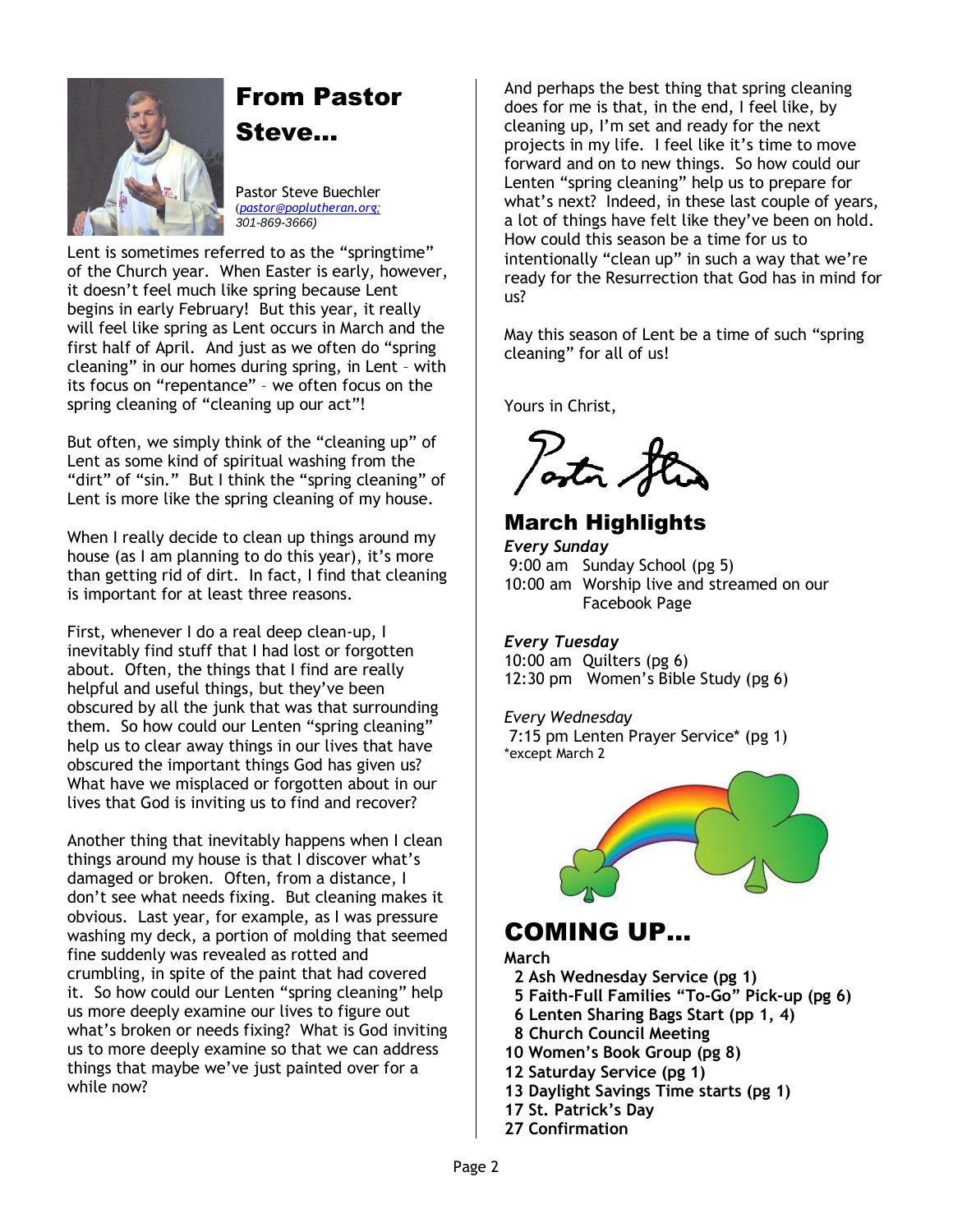#### **April**

 **6 Lenten Wednesday Service (pg 1) 7 Women's Book Group (pg 8) 9 Saturday Service 9 Mar-Lu-Ridge Spring Work Day 10 Palm Sunday 10 Last Day for Lenten Sharing Bags (pp 1, 4) 12 Church Council Meeting 14 Maundy Thursday 15 Good Friday 17 Easter Sunday 18 Tax Day 24 Confirmation**

For a current calendar, see: <https://poplutheran.org/church-calendars/>

## SPECIAL PRAYERS

. . .My need was met because someone came and communicated . . . in words I could not express. . . Pastor John B. McGarvey

#### PoP Members

Alice & James Baur, Elizabeth Langum Chung, Brittany (DeGeorge) Daniel, Clara Ely, Laura Hampe Garofalo, Annie Hampe, Roy Johnson, Mike & Remi Langum, Anne Lomperis, Kaitlyn McGurgan & her family, Dick & Sandy Moore, Heather Robinson, Martha Rogers, Sherry Schiebel, David Swanson, Denny Tritinger, Laura Wilson, John Zobel

#### Sympathy

Family of Judy Carver (friend of Madelyn Berkeley-Militzer)

#### Ongoing

For Racial justice and equality

All those struggling with Covid-19 and their **Caregivers** 

All those impacted by weather

The complete Prayer List is available in the Weekly Email sent on Thursdays.



## COUNCIL CORNER

### News and Views from the PoP Church Council

#### News:

The February Church Council meeting was routine with updates on the finances (we are doing okay), the shed project (Dekker Spielman is working toward replacing one of our storage sheds as his Eagle Scout project) and election of officers: Lauren Gibson, is vice president and I am president. The role of secretary will be rotated through the rest of the church council.

#### Views:

We are two years into the Covid-19 pandemic and there are finally some early indications that the situation may finally be improving. I have been thinking a lot about how we move forward with a hybrid church model (in-person and live stream). I think we have done okay so far but I am sure that there will be more challenges in the future and many things that we can do better.

It seems to me that for many of us what was once familiar (attending church in person on Sunday morning) has become unfamiliar (masked, live streamed, etc) and that what was comforting for some (attending church on Sunday morning) may now be uncomfortable (concerns about health, masks, vaccinations, boosters, etc). Please be assured that we understand and are anxious to have you join us in worship either in person or online.

Respectfully, Jon Conary

## SPOTLIGHT

Once again, we have two special events highlighted here in Spotlight. The first is the outcome of the Souper Bowl Collection. The second is the information for the Lenten Sharing Bags mentioned on page 1.

### Souper Bowl Collection

Prince of Peace had a very successful drive for soup, stew, and chili to benefit clients of Gaithersburg HELP! 243 cans were collected, with 114 donated cans "voting" for the Bengals to win and 129 "voting" for the Rams. This year, we picked the winner!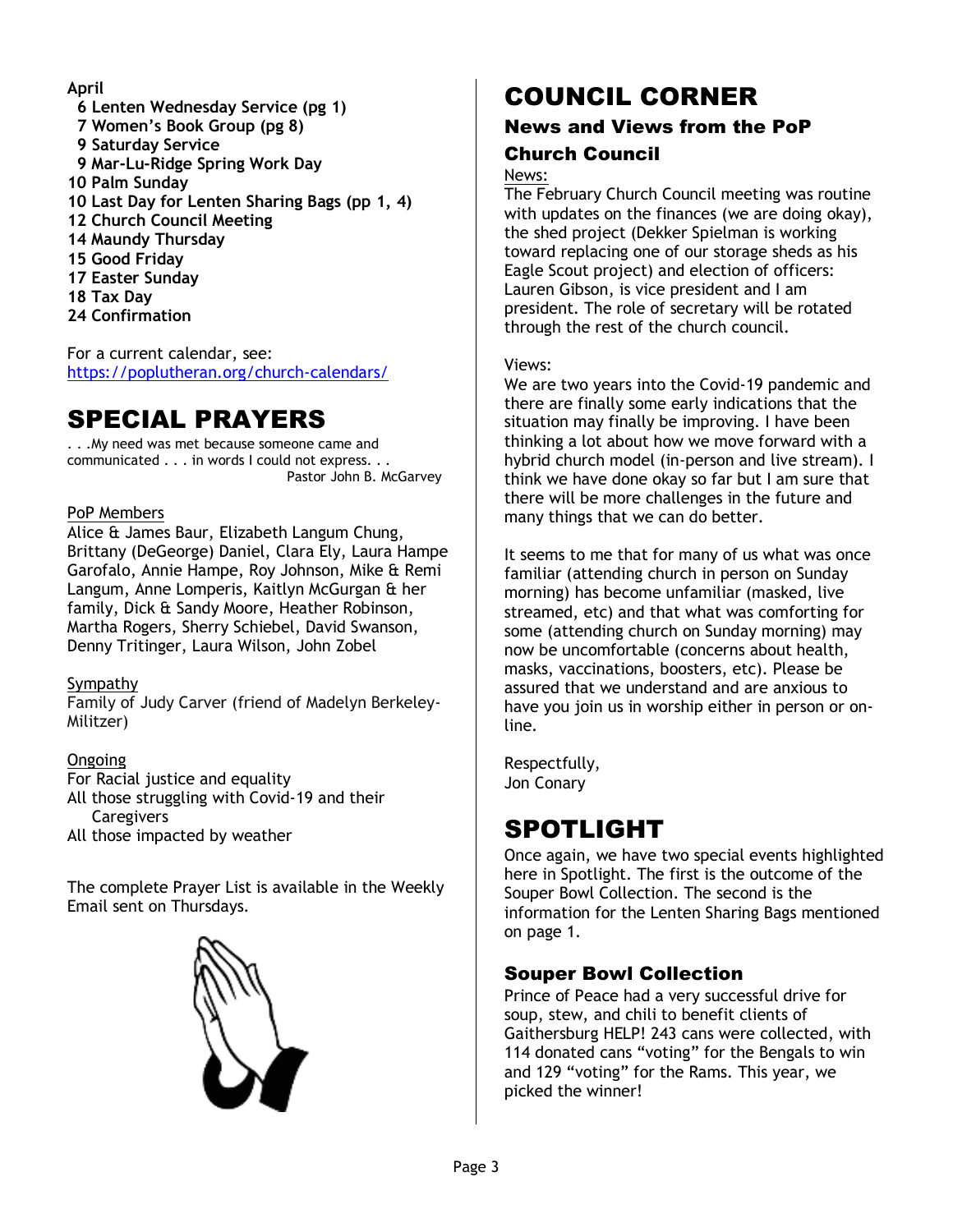Many people contributed to our Souper Bowl Sunday success. Sunday School learners in elementary classes decorated reminder bags and handed them out before worship services. Jamie Pflasterer and family created a very eye-catching football-themed collection display. And, of course, you donated the food!



Sunday School elementary learners prepared the cans for delivery to Gaithersburg HELP. They emptied each team's collection box, organized the cans in sets of five, counted them, stopped for a quick photo, and then bagged and boxed the cans. Joan Kowalik delivered the cans to Gaithersburg HELP.





Thanks to everyone for helping our neighbors in need by donating to a cause important to our Sunday School learners.

### Lenten Sharing Bags

UNIVERSITY OF MARYLAND LUTHERAN CAMPUS MINISTRY runs an afterschool program for elementary school children of Langley Park. The children come from a multi-cultural community that unfortunately, is marked by high unemployment, language barriers, gang violence, drugs, and poverty. The program pairs each child one-on-one with a university student, who is their "buddy" for the semester. Through play and activities, CARing buddies focus on developing the children's language, reading, and math as well as their self-image and social abilities.

<https://www.thehumblewalk.org/caring-project> *We will collect healthy snacks and books (new or used) for The CARing Project*

LUTHERAN WORLD RELIEF provides PERSONAL CARE KITS to people in need in the nations of Georgia, Haiti, Honduras, Iraq, Lebanon, and the Bahamas and more. LWR Kits are specifically designed to help people coping with poverty, disaster, conflict and more. Personal Care Kits help someone maintain good hygiene and provide dignity and hope in the direst situations.

#### [https://lwr.org/kits/personal-care](https://lwr.org/kits/personal-care-kits/instructions)[kits/instructions](https://lwr.org/kits/personal-care-kits/instructions)

*We will collect soap, toothbrushes, combs, towels, and nail clippers for LWR Personal Care Kits.*

INTERFAITH WORKS - Interfaith provides direct social services to 35,000 neighbors with the help of 7,000 volunteers. Last year, the organization distributed \$2.5 million worth of clothing and households goods. POP supports the ministry through donations in kind, financial support, and projects such as making sandwiches for the women in the Interfaith shelter.

#### [www.iworksmc.org](http://www.iworksmc.org/)

*We will collect paper towels, toilet paper, napkins, dish soap and laundry soap for Interfaith Works.*

## UPCOMING EVENTS

### LIRS Update

Coming soon! In late April, Lutheran Immigration and Refugee Services (LIRS) will be meeting with Prince of Peace via Zoom to give an update on local resettlement efforts for Afghan allies, families, and children. Please join us to learn how we can help welcome our new Afghan neighbors, and also about the great work that's happening at LIRS! Bring your questions - there will be time for Q&A at the end of the zoom call. Look for the date in the next Glad Tidings / future bulletins.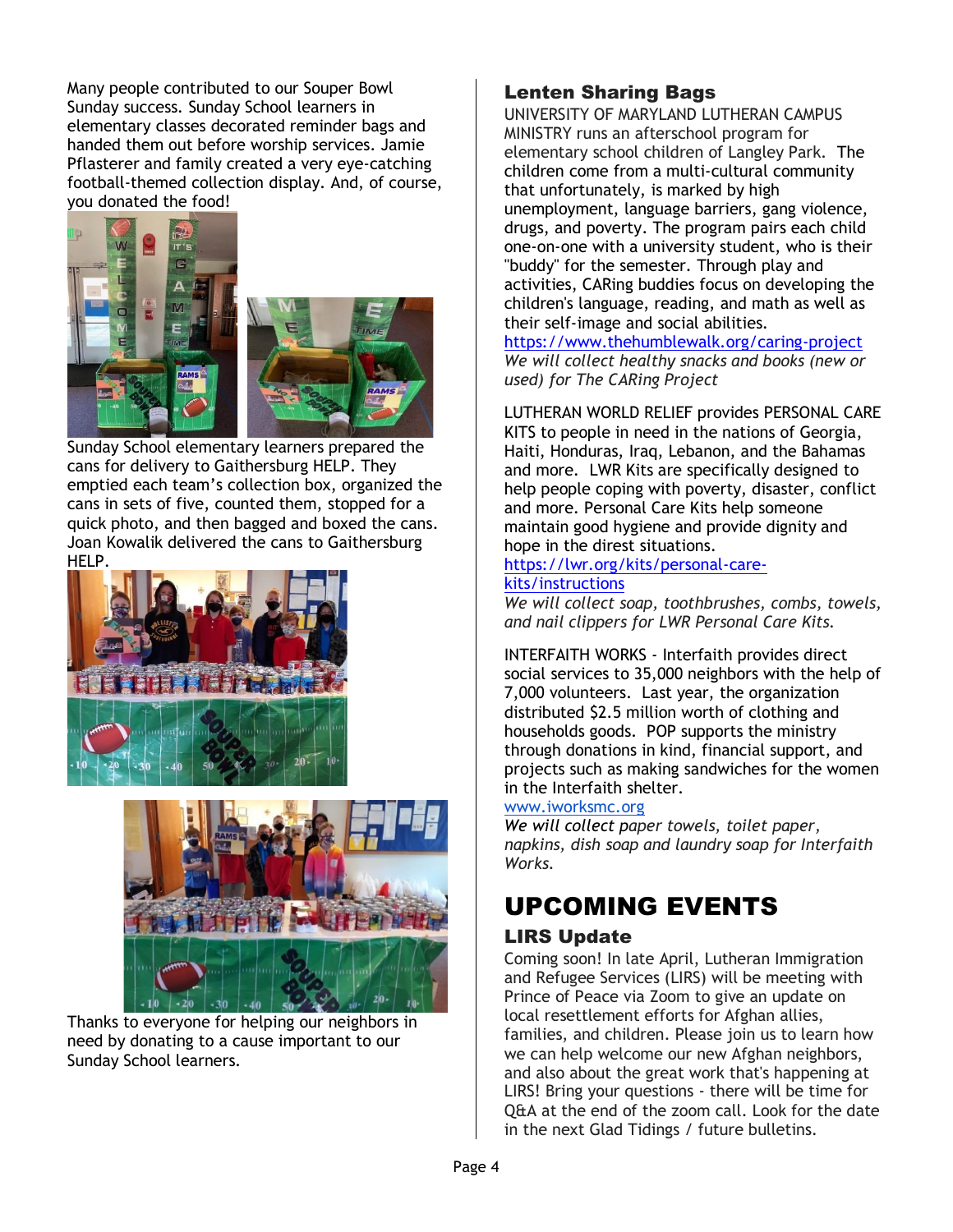### Mar-Lu-Ridge Spring Work Day

It's that time of year again – the Annual Mar-Lu-Ridge Spring Work Day will be held **Saturday, April 9, 2022 from 8 am – 3 pm**. Join the staff for projects and chores as they ready the camp for a busy spring and summer season. All ages and abilities welcome! Breakfast served at 8 am in Agape Hall. Lunch served at noon. Contact Jamie Pflasterer for information. Please RSVP to [mlr@mar-lu-ridge.org.](file:///D:/mlr@mar-lu-ridge.org)

## STEWARDSHIP

### Online Giving

It's easy and will make your life easier. Just go to the church [webpage](http://r20.rs6.net/tn.jsp?f=001rHFNM1aRfZSTBOJddqwgWDQS23X_tjB4JzuDPzv81V02HcQudtSALkttGe3JsYQN9BS9ESE_57tyaXHx39aFiNaGnYcD_hsL3VmcT5-GTzVrUZzJZYAJIu5IMBmlFOutpVY4LcB6pIDnG5vm8HCPe7tzS3b9TB0zmTfENTWGYn8=&c=k6w6fJcGSiq5f5rKt6TjrSZmkTMnl0ppaY5MRWlW97EOcxRn1hOmwQ==&ch=2fegdWEToyiZWBUOm4zHz9pOKFoIp1blw4oiHx-DICx2aG3JYq8iwg==)

[\(poplutheran.org\)](http://poplutheran.org/) and click the green Donate Online button.

Giving online can help all of us easily provide consistent support for the church. Signup today! Online giving is a win for the church and for the congregation. Please contact Chris Michel [\(michel\\_christian@yahoo.com\)](mailto:michel_christian@yahoo.com) or Kwame Mensah [\(mensahkn@gmail.com\)](mailto:mensahkn@gmail.com) with any questions.

### Electronic Giving



To donate right now or become an E-Giver, go to [poplutheran.org](http://www.poplutheran.org/) or scan this QR code with your smart phone or tablet. Thanks for supporting the ministries of Prince of Peace!

Worship Through

Giving

### AmazonSmile

You can support Prince of Peace with each Amazon purchase! Use our AmazonSmile link

[\(https://smile.amazon.com/ch/52-1283295\)](https://smile.amazon.com/ch/52-1283295) and PoP receives .5% of your purchases. Use AmazonSmile every time you shop! AmazonSmile is completely integrated with Amazon.com; you use the same account and have the same shopping

cart, Wish List, Registry, and account info. It's easy to set up and use. First click on the following link to tell Amazon that you want donations to be made to Prince of Peace:

[http://smile.amazon.com/ch/52-1283295;](http://smile.amazon.com/ch/52-1283295) then whenever you want to make a purchase at Amazon, go to [smile.amazon.com](http://smile.amazon.com/) instead of [www.amazon.com.](http://www.amazon.com/) (AmazonSmile will remember

the nonprofit previously selected.) It's easy!

Or you can use the Amazon app at no extra cost to you. Simply follow the instructions below to select "Prince of Peace Lutheran Church" as your charity and activate AmazonSmile in the app. PoP will continue to receive applicable donations from your purchases.

How it works:

- 1. Open the Amazon app on your phone
- 2. Select the main menu  $(=)$  & tap on
- "AmazonSmile" within Programs & Features

3. Select "Prince of Peace Lutheran Church" as your charity

4. Follow the on-screen instructions to activate AmazonSmile in the mobile app

## YOUTH MINISTRY

### Sunday School

Learners of all ages from Preschool -  $12<sup>th</sup>$  grade are welcome to join a virtual Sunday School class any week they are able to attend. Please contact Janet Levine [\(Lyle1janet@msn.com](mailto:Lyle1janet@msn.com)) or your learner's Sunday School leader for a Zoom link or with any questions or concerns.

The Lower and Upper Elementary classes have been learning about the Fruits of the Spirit, and a recent lesson was on goodness. A combined class dramatized the parable of the Good Samaritan as part of our exploration of this attribute.

The pillow played the part of the injured man. Sam was the Samaritan seen here bandaging the wounds. Zach, the Levite, went off script and came back to help. Aubrey, the bandit, also could not resist helping out; let's just say she had a change of heart. Alycia wanted to be the donkey and did an awesome job carrying the blanket-wrapped patient to the inn. Goodness grows in these hearts! The End.

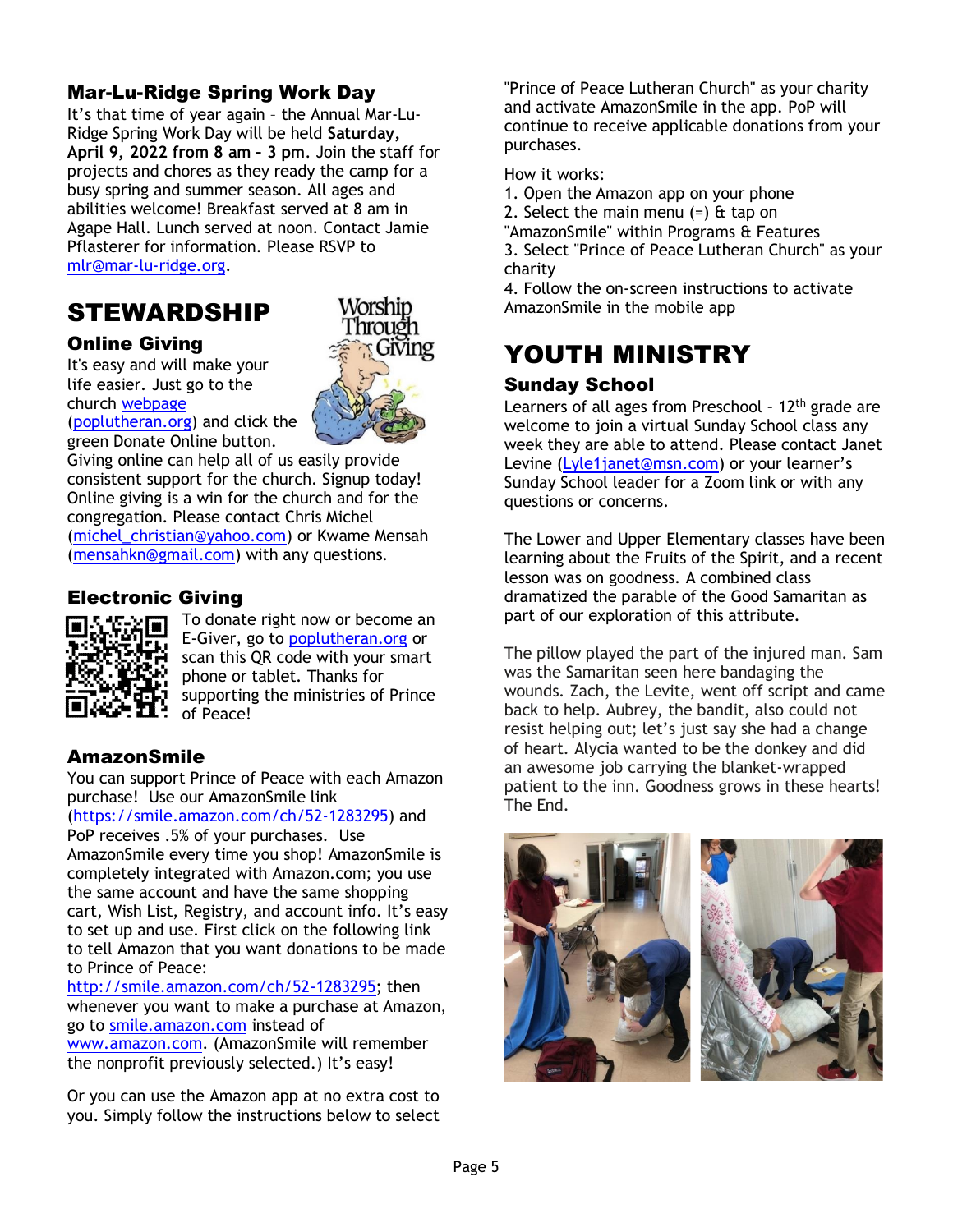## Faith-Full Families "To-Go"

Faith-full Families "To-Go" is back for Lent! Are you a parent or grandparent of young children and want some hands-on, fun, faith-enriching activities to do at home? We will have Lent To-Go Boxes that were ordered in February available for **pickup on Saturday, March 5th between 12 pm and 2 pm** at church. The kits include crafts, prayer and familyfun items related to the theme of Lent. Questions? Contact [Judy Bruening](mailto:judy.bruening53@gmail.com).

## ADULT EDUCATION

### PoP Women's Bible Study



**The Women's Bible Study meets every Tuesday from 12:30-2pm** on Zoom. We are currently studying the Book of Esther. Questions?

Contact Pastor Wendy Deeben [\(wdeeben@gracerock.org\)](mailto:wdeeben@gracerock.org)

### Theology on Tap

Join us for our next Theology on Tap session to talk about issues of faith. Pastor Steve leads one of these events each month. Check Weekly Email and the online worship notice for the next date and method of meeting.



## MUSIC

### Grace Notes

Is this the year to dust off your trumpet, trombone,



saxophone, drums, guitar, or other musical instrument and start playing again? Have you always wanted to sing or play with "the Band"? Grace Notes is looking for

musicians and singers. **We rehearse Monday nights from 6:30 to 8:00pm and are working toward the goal of playing once a month during our worship service.**

Contact [Jon Conary](mailto:drjon2018@gmail.com) for more information.

## SOCIAL MINISTRIES

### Gaithersburg HELP

Would you be willing to occasionally drive community members to doctor appointments? Recruiting volunteer drivers is always one of the most difficult tasks. You can choose which driving request(s)



you would be willing to accept and drive as frequently or infrequently as is convenient for you. Please check out the website,

[GaithersburgHelp.org](file:///D:/GaithersburgHelp.org) to learn more.



Due to supply chain issues, the most consistently difficult foods for HELP to order are canned fruits, 1 lb bags of rice and cereal. Since the neighborhood animals really enjoy it when rice or cereal

are left outside, please plan to put those donations inside. Of course, all non-perishables are needed and welcomed. Thanks for your ongoing support.

POP donated 3,543 pounds of food to Gaithersburg HELP in 2021; this is in addition to the congregation's contribution of \$2,000 to keep HELP going.



#### **Quilters**



Would you like to change the world for someone? Can you tie a knot or tear/cut a piece of cloth? Then join the Quilter's group, **Tuesday mornings from 10:00 am till noon** at the church or work from home. We also can use donations of cloth (cotton preferred). **We are** 

**changing the world one quilt at a time!**

Contact [Lisa Conary](mailto:lconary@prodigy.net) for more information.

#### Fabric Donations Needed

Do you have some fabric in your home that you are not going to use? The PoP Quilters are in need of fabric for quilts. Please leave any fabric donations in the church office or music room.

If you have questions, please contact [Lisa Conary.](mailto:lconary@prodigy.net)

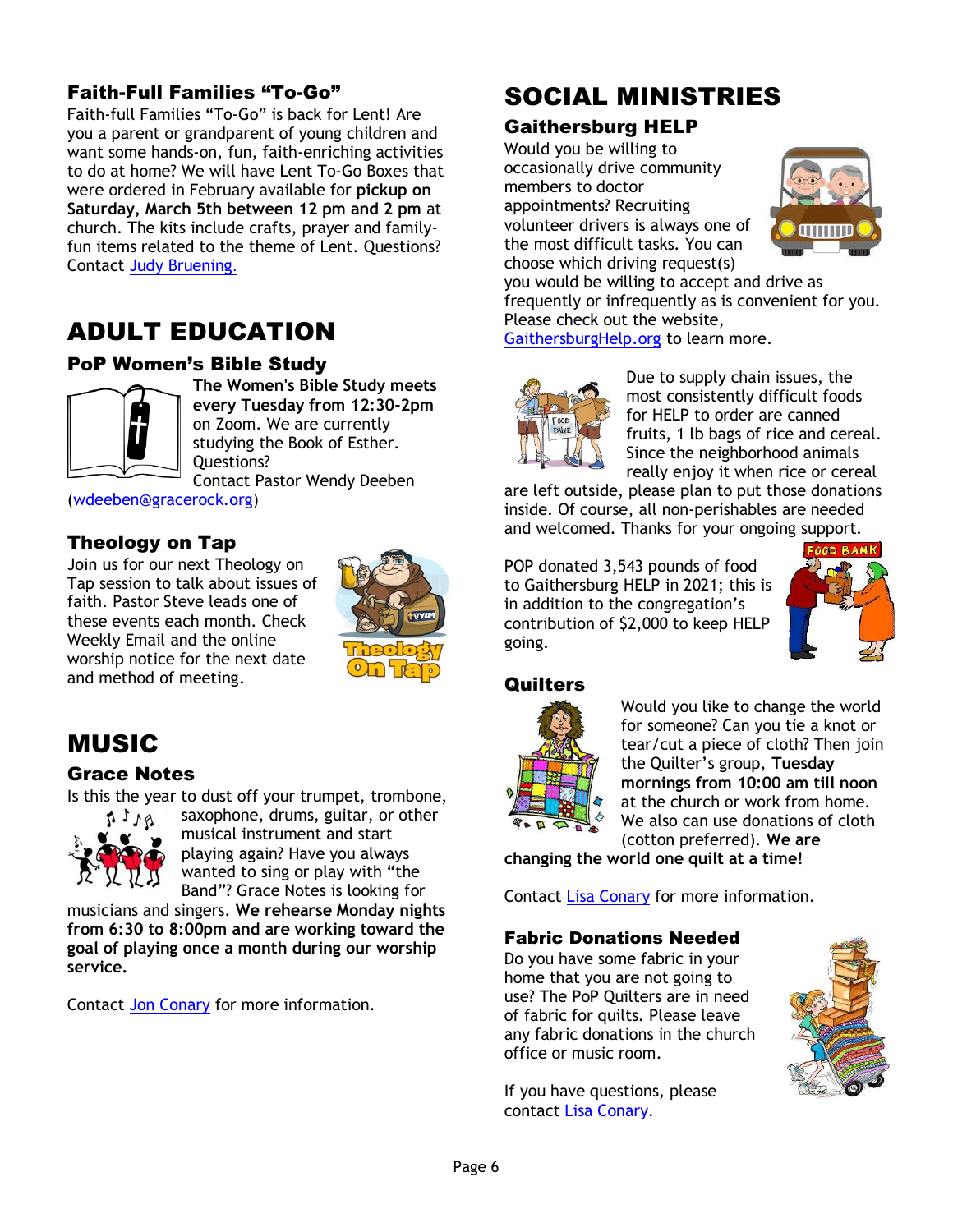### Social Justice Ministry News ELCA World Hunger Coin Collection



Thank you to all for your generosity and support! To date, we've collected \$718.01, well over our goal of \$420. These funds will support projects

(chosen by the Sunday School students) of the ELCA World Hunger Program. Big thank you to Janet Levine for engaging the Sunday School and to Helen Griffith for counting all the change?



#### Interfaith Works – Volunteers and Donations Welcome

## *VOLUNTEERING*

AT INTERFAITH - Interfaith provides direct social services to 35,000 neighbors with the help of 7,000 volunteers. Last year, the organization distributed \$2.5 million worth of clothing and household goods. They operate with only four full-time staff, which means that they rely heavily on volunteers. In fact, they were closed to donations in January for lack of volunteers. All staff are vaccinated, and volunteers are required to show proof of vaccination or a negative COVID test administered in the past 72 hours.

If you are interested in volunteering, sign up using **[this link](https://u16155629.ct.sendgrid.net/ls/click?upn=4IKt4lGno4-2FtanyA3SD2xah5tZZw7Vwl8flsSRWewkcqCDc9CzARPOVuqiyehwhv-2FW8gocmQUOG7NsN8Tk4IwUI8edZMUTB6SO2rAfTERhXKoCM4TAzUw1G0Uae2Ku6J-weh_U8-2FzRMA8pwK6BcKXi4HrKjG-2F76yTZVfAq8o8pAOcOZzhVyNpF3Ed6nRO3qGK1TKzPx3KwD35H54c2jZ-2F54D8LP6UbzGxk-2BNI49uFEw-2FbtSjcgiITk5G-2FFLwlE1L-2B6qBSGL-2BYfz24GV8iC-2BlixsrrZeS26IWtSUAY5VcIFxK9FBoo-2FNIEKBfzKQwhcAlnpNiogvHUO2XboQlOnCwl27eWnnBFG2A8fH-2B9p8fd-2BpfzCldcXjtCc-2Bx8G-2FIk8ELkM5uetLYyYPSAaMPN3a1VMK-2FnuQah-2BhsxsUNZsRCgzk3DtYeAtWSWyKCuNnf68Mf43vl22DVJeuKOUjkdR6o1iOreTUzGxX-2BnwVE8srykxC1-2FhSbsO3hwNI5-2Blk9TodmCT6zI)**. If you would like to bring a group, please reach out to Miranda Marks, Volunteer Coordinator – [mmarks@iworksmc.org.](mailto:mmarks@iworksmc.org)

#### *DONATIONS*

Thank you to everyone who made contributions to Interfaith Works. In the past several months, we have made four trips to Interfaith with donations of children's items, china, clothing and various household items. These contributions are greatly appreciated. Please visit their website, [www.iworksmc.org](http://www.iworksmc.org/) to learn more about this valuable ministry and their specific needs. Many thanks to Cherie and Mike DeGeorge for delivering all the donations. If you have contributions at Church, the Social Justice Committee will deliver them to Interfaith Works.

### From Lutheran Immigration and Refugee Services - Advocating For Our Afghan Allies, Refugees And Neighbors

In August, the U.S. evacuated tens of thousands of Afghans from Kabul and now, over 70,000 Afghans who were vetted and brought to the U.S. need a pathway to lasting safety.

Those Afghans fleeing the Taliban who were able to get to the U.S. were granted temporary humanitarian parole for either one or two years and parole does not allow them to access lawful permanent residency or a "green card." In order to stay in the U.S., these Afghans will have to pursue other legal options before their humanitarian parole runs out (as soon as this summer).

For many of our new Afghan neighbors, this means applying for asylum, an arduous process that, tragically, will not guarantee all of them lasting safety and that has an astounding application backlog with some applicants waiting seven or more years for their cases to be decided. To apply for asylum, Afghans will have to provide evidence that they faced violence in their home country. However, many were advised to destroy documents relevant to their vulnerability or U.S. affiliation in order to escape the Taliban nation-wide network of checkpoints during the evacuation!

**[It's unconscionable to leave Afghans, many](http://my.lirs.org/site/R?i=wrKWzFoQqBDNSvEFneNb9pL3y5VAkKSSuV1fOgIqsyv7XubHZeCKMw) just [children, without a clear path to safety and](http://my.lirs.org/site/R?i=wrKWzFoQqBDNSvEFneNb9pL3y5VAkKSSuV1fOgIqsyv7XubHZeCKMw)  [stability. That's why we must urge Congress to](http://my.lirs.org/site/R?i=wrKWzFoQqBDNSvEFneNb9pL3y5VAkKSSuV1fOgIqsyv7XubHZeCKMw)  [pass the Afghan Adjustment Act. >>> Add your](http://my.lirs.org/site/R?i=wrKWzFoQqBDNSvEFneNb9pL3y5VAkKSSuV1fOgIqsyv7XubHZeCKMw)  [voice here >>>](http://my.lirs.org/site/R?i=wrKWzFoQqBDNSvEFneNb9pL3y5VAkKSSuV1fOgIqsyv7XubHZeCKMw)**

This critical legislation will allow our new Afghan neighbors to apply for lawful permanent residence as if they'd been admitted in the U.S. resettlement or Special Immigration Visa program. Congress has passed adjustment acts for every other generation of wartime evacuees following U.S. military engagement including for 130,000 Vietnamese, Laotians, and Cambodians after the fall of Saigon. If Congress doesn't pass the Afghan Adjustment Act, it will be unprecedented! Evacuees following the U.S.' longest military engagement deserve the same protections we've provided to those in the past.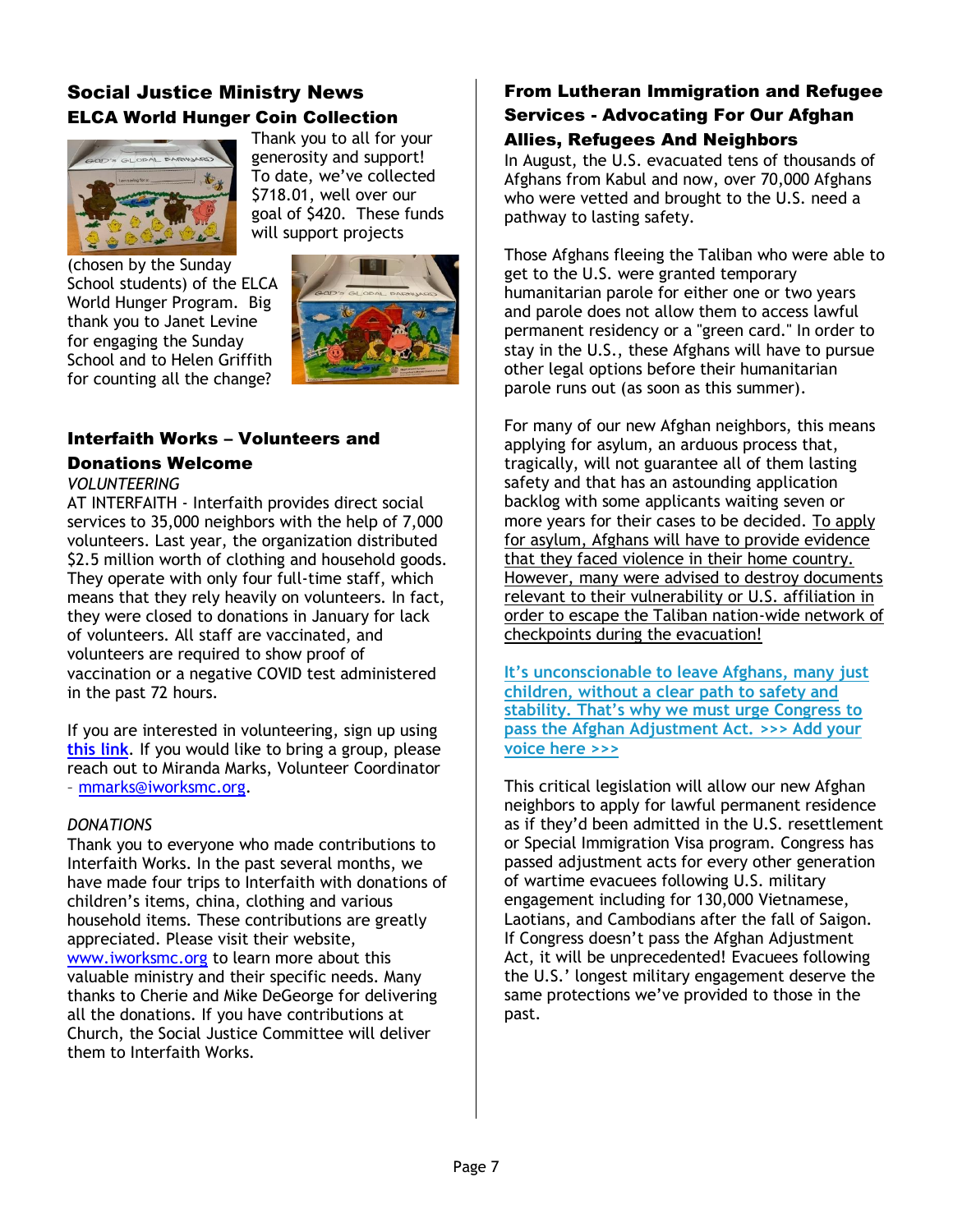## FELLOWSHIP

### Women's Book Group

The Women's Book Group will be discussing *Circe* by Madeline Miller on **Thursday, March 10 at 7:30 pm via Zoom**.

From GoodReads: In the house of Helios, god of the sun and mightiest of the Titans, a daughter is born. But Circe is a strange child - not powerful, like her father, nor viciously alluring like her mother. Turning to the world of mortals for companionship, she discovers that she does possess power - the power of witchcraft, which can transform rivals into monsters and menace the gods themselves*.*

If any POP member is interested in joining us who has not participated previously, please contact Kathy Mellott at [ufda\\_gal@yahoo.com](mailto:ufda_gal@yahoo.com) for the Zoom link.

NOTE: Our April meeting will be April 7th since the 14th is Maundy Thursday.

#### **Future Book Selections and Hosts**

April 7 Apples *Never Fall* by Liam Morriarily hosted by Jennifer Maloney May 12 *The Nature of Fragile Things* by Susan Meissner hosted by Hope Walker

June 9 *Hamnet*  by Maggie O'Farrell hosted by Becky Carr

July 8 *The Arctic Fury* by Greer Macallister hosted by Nancy Wolejsza

August 11 *The Lost Apothecary* by Sarah Penner hosted by Susan Victor September 8 "Banned Book" hosted by Alice Benson October 13 *The Eyre Affair* by Jasper Fforde hosted by Judy Bruening November 10 *The Mystery of Mrs. Christie*  by Marie Benedict TBD



## POP OFFICE

### Office Hours

Our office is now being staffed by Martha Rogers on **Tuesdays, Wednesdays, and Thursdays, from 9:30 am – 1:30 pm**. However, it is always possible to:

- Call or email the office (or the Pastor directly) – we will be monitoring email and voicemail daily, so it's always possible to contact us;
- Drop off food for Gaithersburg HELP at the church – the bins continue to be located outside each door under the covered walkways.
- Send offering checks to the church (although [we're encouraging online donations](https://r20.rs6.net/tn.jsp?f=001PVGq85x02Vx_WUSguTDU41UEOpvYkkalzBOKANLuQRKjsgbdVP-KFx1r_75evTxKyGgNIpLRlVi2L1jTfy95u7Q1BfwijCtBt6EHe3VlHAiv7tCnbhMNiODNBA4o97pzuxpZBAtMywKP8ICc55PRfK5TthqWqwp2TzK6sIKLakr3j3FMcwg6hYBMapv8tEg3lkJ-SwWRIKIxb-uYmiGy0Wyn3mI0bDKbM8QykW7kmAGX8GFW9PWj2suBiZVUmpoTRHMmw8gb_vN-GDUynzXrA6iVWJA4jnlqVA5HnHM4AH0qJnQsOzuw0bULnbVFOBBARhFUvxgE-3u2XX7ny2wEMl9dlSL0KhqYWx6YQyEp2uw=&c=jLVHfl8dRYpgEI1A3-OZ5N8zGDkbIxETT2xP9zbAMZ-mNNZYZhDXdA==&ch=MQTiX-FGNsuDZaT9GkOjN9RgUaapCAbwvvdc_UPehwszuanbSs2g4w==) if you can do that.)

### Recycling Toner/Ink Cartridges



**Please continue saving used ink & toner** cartridges for PoP. We still recycle them for store credit on office

supplies. **You can leave them in the box in the Narthex or in the labeled bin on the "Give & Take" table** outside the back door.



## Kitchen Care

Now that we are doing more in the building, help

us keep the kitchen tidy and organized! Kitchen rules are posted in the kitchen, usually on the refrigerator, so that we can keep it clean and tidy and make it easier for everyone to use.



## ELCA DISASTER RESPONSE

Lutheran Disaster Response brings God's hope, healing and renewal to people whose lives have been disrupted by disasters in the United States and around the world. With wildfires, hurricanes, flooding, and earthquakes, there are many immediate needs here and around the world. Most current for many of us is the Covid-19 pandemic. Visit the [ELCA Disaster Response webpage](http://r20.rs6.net/tn.jsp?f=0019Y6x34C6j88vk7jgXxm48BoGC5LvieOMKqwAj26JU50HUIP_1ljLqcyDMrBt93uc-diG-uoCqOS5L0PLwi9W-wuOa5nx1o-L7JTZyWvkmvuUX24fzWdDoP1ONKAhgEPeM6PXieUFO80vlVQEtdt5ffcHsOpYWjVp_2EN_sxeVrprBX1cU5-H2UtllmnPQFyD-dN2Xq-ItKLt2oRgS71-CyAaXW5T9KkrWVctghsp9KRpwlwxNXF5sAOY_2BPDfiY&c=n3Jf8yvdFRYiQR3NXW8OUdkuJd0J4lmUvPNgwRaN8r3pjApqkMfeCw==&ch=a6VIHEE1EImZtJ-qQ2mjVU4AxW_2i5pKNvrhdT2QAOhNLv7hoKvB8w==) [\(https://elca.org/disaster\)](https://elca.org/disaster) to donate or learn more about how you can help.